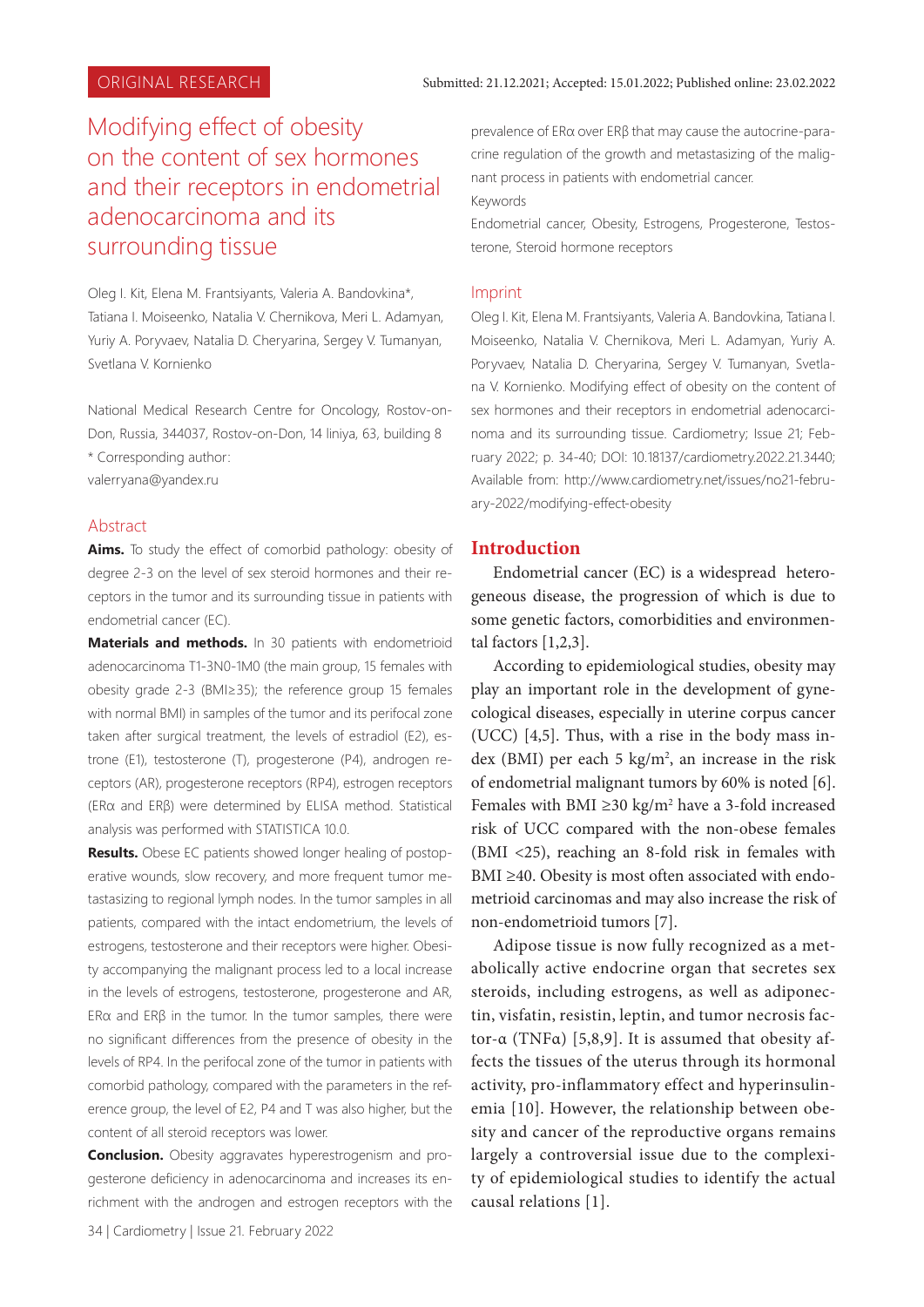Adipose tissue expresses aromatase, an enzyme, which catalyzes the endogenous conversion of androgen to estrogen. Thus, with the growth of the adipose tissue, the estrogen levels increase. Similarly, the amount of the sex-hormone binding globulin decreases hence the level of the bioactive estrogen in the circulating bloodstream elevates even more [9]. In addition, obesity is associated with diabetes, metabolic syndrome, and a pro-inflammatory state, which may contribute to endometrial carcinogenesis through an increased exposure to growth factors and other non-estrogenic mechanisms [11]. Taking into account the pandemic of metabolic and endocrine disorders in the modern world that indicates that a human being lives in a chronic stressful environment, characterized by the consumption of high-energy food combined with low physical activity [12], the study of the impact of obesity as comorbid pathology on the malignant process is topical.

**The aim** of our research work was to study the effect of the presence of comorbid pathology: obesity of degree 2-3 on the level of sex steroid hormones and their receptors in the tumor and its surrounding tissue in patients with endometrial cancer.

#### Materials and methods

Examined were 30 patients with endometrioid adenocarcinoma T1-3N0-1M0, mean age 64±3.2 years, including the main group with 15 females with obesity grade 2-3 (BMI≥35) and the reference group covering 15 females with the normal BMI values. Conditionally intact endometrium was obtained after surgical treatment of the patients with uterine myoma, who had the normal BMI values. All patients gave their written informed consent to conduct our scientific research. In the samples of the intact endometrium, the tumor and the perifocal zone of the latter, obtained after surgical treatment of the patients, the levels of estradiol (E2), estrone (E1), testosterone (T), progesterone (P4) (Cusabio, China), androgen receptors (AR), progesterone receptors (RP4), estrogen receptors (ERα and ERβ) (Cloud-Clone Corp. China) were detected by ELISA method. Our statistical analysis was performed with STATISTICA 10.0. The normality of distribution was assessed by the Shapiro-Wilk test, and the significance of differences between the groups was identified by the Kruskal-Wallis method.

### Results

In the patients with endometrial cancer in the main group, where the malignant process developed against the background of obesity, more frequent tumor metastasizing to regional lymph nodes, slow healing of postoperative wounds and long recovery were found, compared with the patients in the reference group with the normal BMI values.

It was revealed that in the tumor samples collected from the patients both in the main and the reference group, compared with the parameters in the intact endometrium (Table 1), the following levels were higher: the level of E1 was 3.3 times higher and 10.7 times higher, respectively; E2 greater by a factor of 1.5 and 3.6; T greater by a factor of 1.4 and 3.2, respectively; RA higher by a factor of 2.3 and 4.7, respectively; ERα greater by a factor of 3.2 and 6.1 respectively; ER $\beta$  greater by a factor of 1.3 and 3.2, respectively. At the same time, we found that only in the tumors of the patients of the main group the level of P4 was 1.6 times higher than that in the intact endometrium. Significant differences in the content of RP4 in the tumor samples in the patients of the main and reference groups were not identified.

Our comparative analysis of the perifocal zones showed that in the patients of the main group, the level of E2 was 1.4 times higher, P4 5.7 times higher, T 4.3 times greater, but the content of all receptors was lower: RP4 1.9 times lower, AR 1.7 times smaller, ERα 1.9 times and ERβ 1.9 times lower, respectively.

In the tumor tissue of the patients with EC, the levels of E1 and E2 exceeded those in the samples of the perifocal zones: in the main group by a factor of 15 and 3.3, and in the reference group by a factor of 6.2 and 2, respectively. The content of testosterone in the main group was 1.5 times higher in the perifocal zone compared with the tumor region, while in the reference group, on the contrary, it was 1.3 times higher in the tumor than it was detected in the corresponding perifocal zone.

It is noteworthy that in the patients of the main group in the tumor and the perifocal zone, the level of progesterone did not have significant differences, exceeding the levels found in the intact endometrium, while in the reference group, on the contrary, the level of P4 in the perifocal zone was 3.9 times lower than that recorded in the tumor and, at the same time, did not exceed the values in the intact endometrium in any sample. In addition, the levels of AR, ERα and ER $\beta$  in the main group were higher in the tumor by a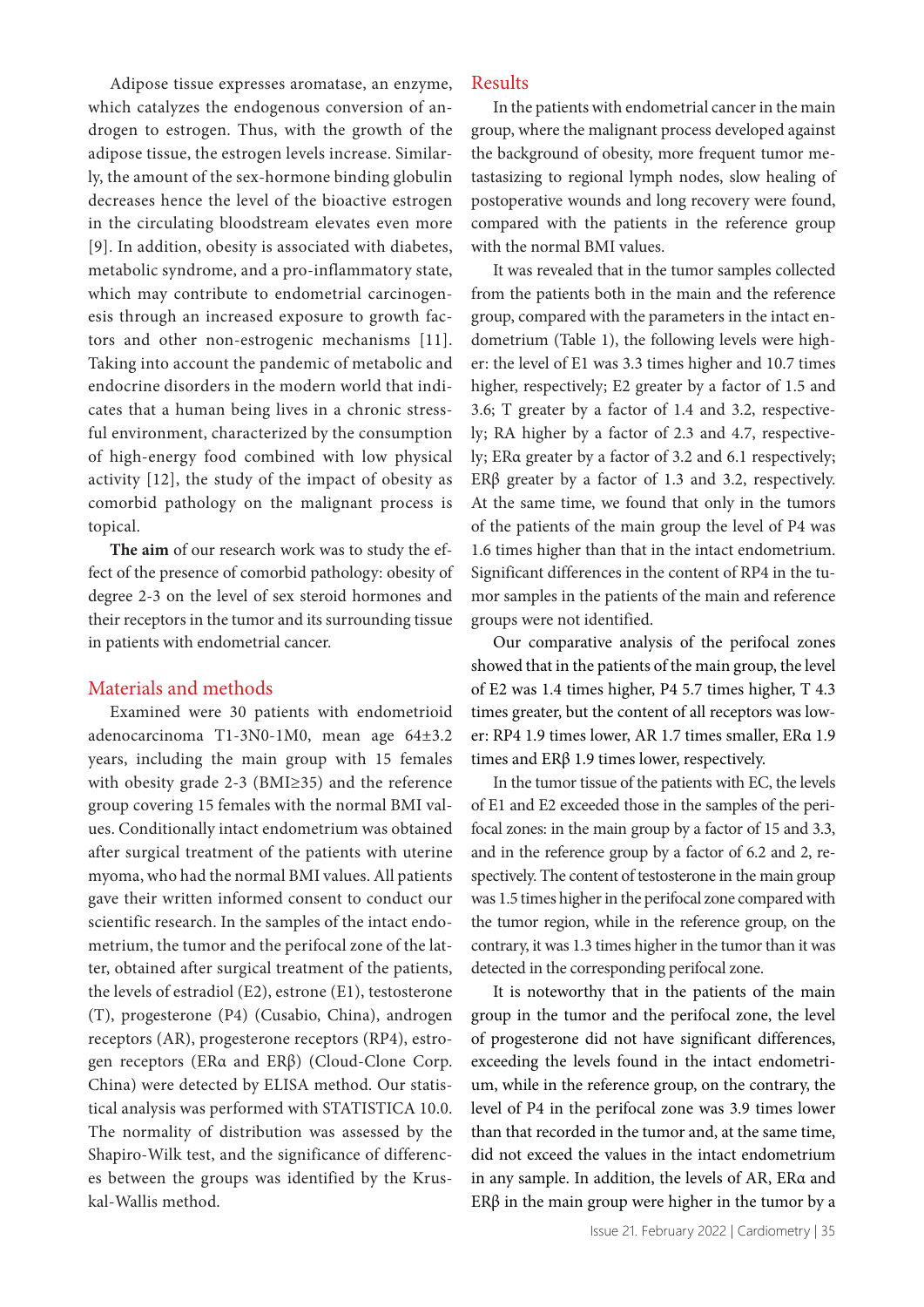#### Table 1

| The content of sex steroid hormones and their receptors in the tumor and the perifocal zone of endometrioid adenocarcinoma |
|----------------------------------------------------------------------------------------------------------------------------|
| of the uterus, depending on the presence of comorbid pathology: obesity of degree 2-3                                      |

| Indicators                  | Normal<br>endometrium | Reference group                                              |                                                  | Main group                                                                           |                                                               |
|-----------------------------|-----------------------|--------------------------------------------------------------|--------------------------------------------------|--------------------------------------------------------------------------------------|---------------------------------------------------------------|
|                             |                       | Tumor                                                        | Perifocal zone                                   | Tumor                                                                                | Perifocal zone                                                |
| Estrone<br>ng/g tissue      | $96.6 + 8.64$         | $320.1 + 14.1^{1,3}$<br>$P_1 = 0.000410$<br>$P_3 = 0.000923$ | $51.43 + 2.81$ <sup>1</sup><br>$P_1 = 0,000407$  | $1029 + 50.64^{1,2,3}$<br>$P_1 = 0.000210$<br>$P_2 = 0.000923$<br>$P_3 = 0,000407$   | 68.58+2.591<br>$p_1 = 0.001918$                               |
| Estradiol ng/g<br>tissue    | 563.44±27.3           | 847.75±32.891<br>$P_1 = 0,001918$<br>$P_3 = 0,000410$        | 424.7±13.87 <sup>1</sup><br>$P_1 = 0,000910$     | 2015.1±112.671,2,3<br>$P_1 = 0,000412$<br>$P_2 = 0,000410$<br>$P_3 = 0,000923$       | $604.6 \pm 37.38^2$<br>$P_2 = 0,000410$                       |
| Progesterone<br>ng/g tissue | $0.86 + 0.05$         | $0.9 + 0.0873$<br>$P_3 = 0,000923$                           | $0.23 + 0.0171$<br>$P_1 = 0,000410$              | $1.4 + 0.15^{1.2}$<br>$P_1 = 0,000407$<br>$P_2 = 0,000923$                           | $1.3 + 0.11^{1.2}$<br>$p_1 = 0,000899$<br>$P_2 = 0,000301$    |
| Testosterone<br>ng/g tissue | $1.0 + 0.058$         | $1.4 + 0.0681$<br>$P_1 = 0,000923$                           | $1.1 + 0.071$                                    | $3.2 + 0.44^{1,2,3}$<br>$P_1 = 0.004507$<br>$P_2 = 0,000410$<br>$P_3 = 0,000984$     | $4.75 + 0.27^{1,2}$<br>$P_1 = 0,000923$<br>$P_2 = 0,000410$   |
| RP4<br>ng/g tissue          | $8.66 + 0.17$         | $8.54 + 0.393$<br>$P_3 = 0,000403$                           | $34.52 + 1.23$ <sup>1</sup><br>$P_1 = 0.000407$  | $7.3 + 0.25^3$<br>$P_3 = 0,000923$                                                   | $18.39 + 0.97^{1,2}$<br>$P_1 = 0.000939$<br>$P_2 = 0,000412$  |
| AR<br>ng/g tissue           | $1.05 + 0.06$         | $2.4 + 0.19^{1,3}$<br>$P_1 = 0,000410$<br>$P_3 = 0,000923$   | $3.37 + 0.16$ <sup>1</sup><br>$P_1 = 0,000410$   | $4.9 + 0.48^{1,2,3}$<br>$P_1 = 0,000412$<br>$P_2 = 0,000923$<br>$P_3 = 0,000407$     | $1.95 + 0.12^{1.2}$<br>$P_1 = 0,000931$<br>$P_2 = 0,000301$   |
| $ER\alpha$<br>ng/g tissue   | $0.65 \pm 0.022$      | $2.1 \pm 0.22^{13}$<br>$P_1 = 0,0001254$<br>$P_3 = 0,000412$ | $3.93 \pm 0.13$ <sup>1</sup><br>$P_1 = 0,000410$ | $3.94 \pm 0.27^{1,2,3}$<br>$P_1 = 0,0001254$<br>$P_2 = 0,000412$<br>$P_3 = 0,000923$ | $2.03 \pm 0.11^{1.2}$<br>$P_1 = 0,000915$<br>$P_2 = 0,000408$ |
| ERB<br>ng/g tissue          | $1.04 + 0.059$        | $1.40 + 0.1^{1,3}$<br>$P_1 = 0,000410$<br>$P_2 = 0.000923$   | $4.48 + 0.26$ <sup>1</sup><br>$P_1 = 0,000308$   | $3.3 + 0.21^{1,2,3}$<br>$P_1 = 0,000401$<br>$P_2 = 0.000410$<br>$P_3 = 0,000923$     | $2.31 \pm 0.17^{1,2}$<br>$P_1 = 0,000931$<br>$P_2 = 0.000301$ |

Notes: significant differences compared with: 1 – intact endometrium; 2 – indicators in similar samples of the reference group; 3 – indicators in the perifocal zone.

factor of 2.5, 1.9 and 1.4, respectively, compared with its perifocal zone, while in the reference group, on the contrary, the content of AR, ERα and ERβ in the perifocal zone exceeded those in the tumor by a factor of 1.4, 1.9 and 3.2, respectively.

An analysis of the ratios in the patients of the main and the reference groups (see Table 2 herein) showed that hyperestrogenism was revealed in the tumor samples, compared with the intact endometrium, due to the prevalence not of estradiol, but estrone, and, so E1/T was 3.3 times and 2.4 times higher, respectively, while E2/T had no significant differences.

In addition, a progesterone deficiency was detected in the tumor samples, compared with the intact endometrium: E1/P4 and E2/P4 in the main group were 6.5 times higher and 2.2 times higher, respectively, and the same was applicable to the reference group: E1/

P4 and E2/P4 were greater by a factor of 3.2 and by a factor of 1.4, correspondingly. It should be noted that against the background of the prevalence of estrone in the tumor samples, both in the reference and main group, the ratio of the estrogen receptors changed, with the prevalence of the alpha form: REα / REβ were 2.4 times and 1. 9 times higher, respectively, compared with the intact endometrium.

In the perifocal zone of the tumor in the patients only of the reference group, an imbalance between estrogen and progesterone towards the prevalence of estrogens was revealed, compared with the intact endometrium: E1 / P4 and E2 / P4 were 2 and 2.8 times higher, while in the perifocal zone of adenocarcinoma in the patients of the main group, E1/P4 and E2/P4 were 2.1 and 1.4 times lower than those in the intact endometrium, respectively. The balance between es-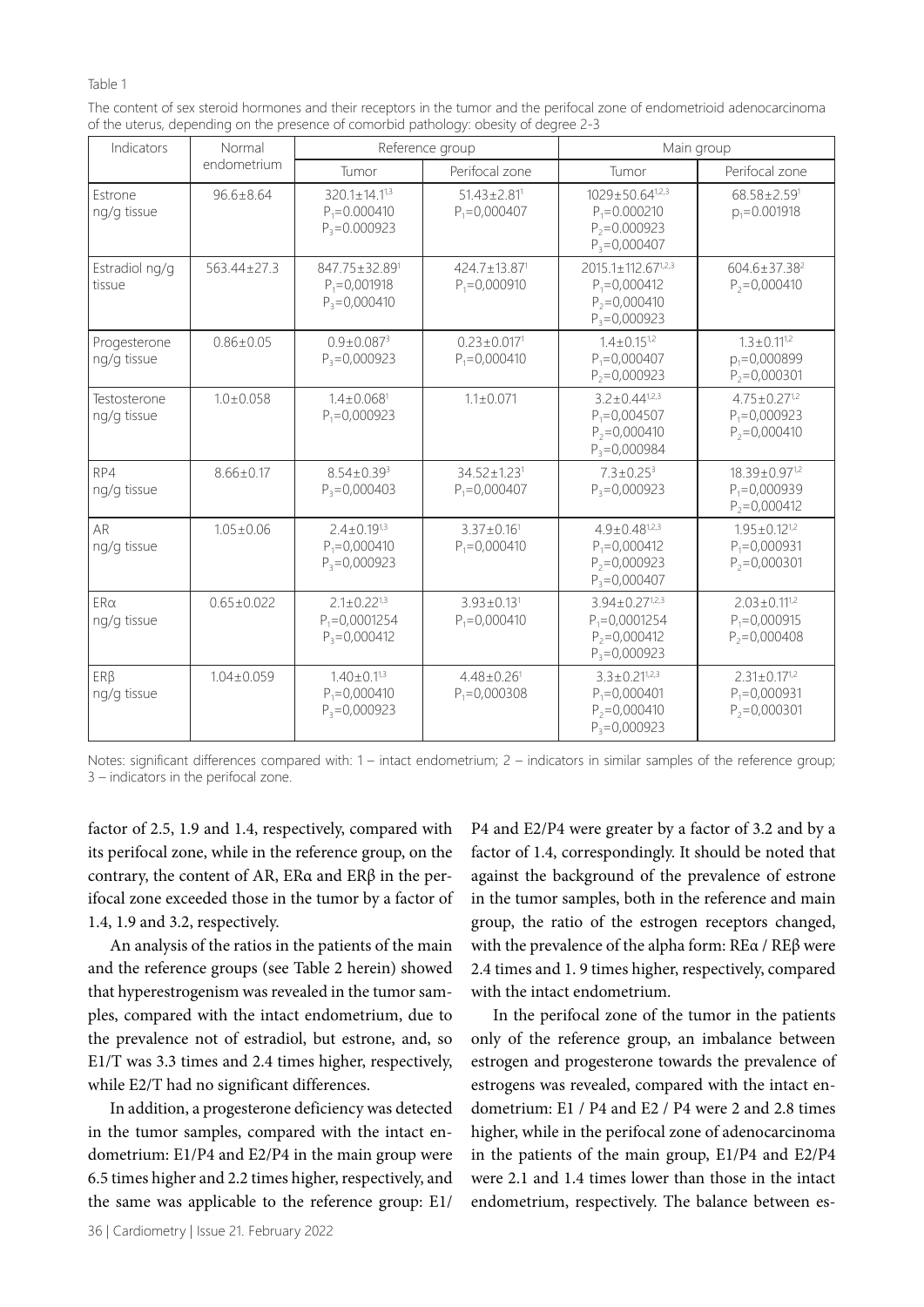#### Table 2

| Indicators             | Normal           | Reference group                                             |                                                   | Main group                                                                         |                                                              |
|------------------------|------------------|-------------------------------------------------------------|---------------------------------------------------|------------------------------------------------------------------------------------|--------------------------------------------------------------|
| (C.U.)                 | endometrium      | tumor                                                       | p/zone                                            | tumor                                                                              | p/zone                                                       |
| E1/T                   | $96.6 + 4.2$     | $228.6 + 12.3^{13}$<br>$P_1 = 0,000410$<br>$P_3 = 0,000910$ | $46.8 + 3.11$<br>$P_1 = 0.000412$                 | $321.6 + 19.1^{1,2,3}$<br>$P_1 = 0,000570$<br>$P_2 = 0,000380$<br>$P_3 = 0,000410$ | $14.4 + 7.4^{1.2}$<br>$P_1 = 0,000412$<br>$P_2 = 0,000410$   |
| E2/T                   | $563.4 \pm 23.4$ | $605.6 \pm 36.2^3$<br>$P_3 = 0,000412$                      | $386.1 + 22.71$<br>$P_1 = 0,000410$               | $629.7 \pm 45.7^3$<br>$P_3 = 0,000412$                                             | $127.3 + 9.5^{1,2}$<br>$P_1 = 0,000570$<br>$P_2 = 0,000380$  |
| E1/P4                  | $112.3 \pm 5.4$  | $355.6 + 21.1^{13}$<br>$P_1 = 0,000410$<br>$P_3 = 0,000912$ | $223.6 \pm 15.4$ <sup>1</sup><br>$P_1 = 0,000380$ | $735 + 33.8^{1,2,3}$<br>$P_1 = 0,000407$<br>$P_2 = 0,000970$<br>$P_3 = 0,000410$   | $52.75 + 3.3^{1,2}$<br>$P_1 = 0,000410$<br>$P_2 = 0,000412$  |
| E2/P4                  | $655 \pm 32.7$   | $942 + 35.0^{13}$<br>$P_1 = 0,000380$<br>$P_3 = 0.000412$   | 1846.5±120.31<br>$P_1 = 0,000412$                 | $1439 + 59.9^{1,2,3}$<br>$P_1 = 0,000570$<br>$P_2 = 0,000412$<br>$P_3 = 0,000380$  | $465.1 + 21.5^{1,2}$<br>$P_1 = 0,000570$<br>$P_2 = 0.000410$ |
| $RE\alpha$ / $RE\beta$ | $0.63 \pm 0.04$  | $1.5 + 0.09^{1.3}$<br>$P_1 = 0.000410$<br>$P_3 = 0,000970$  | $1.11 \pm 0.08$ <sup>1</sup><br>$P_1 = 0,000410$  | $1.19 \pm 0.05^{1,3}$<br>$P_1 = 0,000980$<br>$P_3 = 0,000380$                      | $1.9 + 0.07^{1.2}$<br>$P_1 = 0,000412$<br>$P_2 = 0,000380$   |

Ratios of sex steroid hormones and their receptors in patients depending on the presence of obesity in tumor samples and perifocal zone

Notes: significant differences compared with: 1 – intact endometrium; 2 – indicators in similar samples of the reference group; 3 – indicators in the perifocal zone.

trogens and androgens in the perifocal zones of the tumor in the patients with EC was shifted towards androgens: E1/T and E2/T were 6.7 and 4.4 times lower than those in the intact endometrium in the main group and 2.1 and 1.5 times smaller in the reference one. Similar to the case with the tumor tissue, the alpha form of the estrogen receptors prevailed in the perifocal zone compared with the intact endometrium: REα/REβ was 3 times higher in the main group and 1.8 times higher in the reference group.

# Discussion

To properly explain the carcinogenesis of endometrial cancer, the "indisputable estrogen hypothesis" has conventionally been used, according to which a progestin deficiency against the background of an excessive amount of estrogens stimulates proliferation and suppresses endometrial apoptosis [13]. The endometrial cells, in response to sex steroid hormones, primarily estrogens and progesterone, multiply, differentiate and regress. These hormonal-induced physiological changes require complex paracrine interactions between certain endometrial cell types. When the hormonal balance between estrogens, progestins, and androgens is disrupted, the endometrium may become neoplastic that may lead to cancer [14].

In recent years, there has been an increase in the number of studies providing evidence of changes in tissue-specific concentrations of steroids and their receptors, which does not necessarily coincide with those in blood. At the same time, steroid metabolism in peripheral tissues is considered to be the key way in which, in particular, the endometrium can respond to local physiological demands and "fine tune" either activation or inhibition of processes dependent on the steroid hormone receptors [15]. The ability of malignant tumors to independently synthesize and metabolize hormones, against the background of the presence of their receptors, allows a neoplasm to autonomously regulate its growth [16, 17, 18].

Our study showed that, indeed, the tumor samples contained an increased amount of estrogens, with estrone prevailing over estradiol. The pathology accompanying the malignant growth in the form of obesity elevated the level of estrogens in the tumor without changing the dominant role of E1 over E2. This can be explained by the fact that adipose tissue is an endocrine organ capable of producing a large amount of steroid hormones, including estrogen [19]. In addition, in our study, it was found that against the background of obesity in the patients of the main group, the content of progesterone increased both in the tu-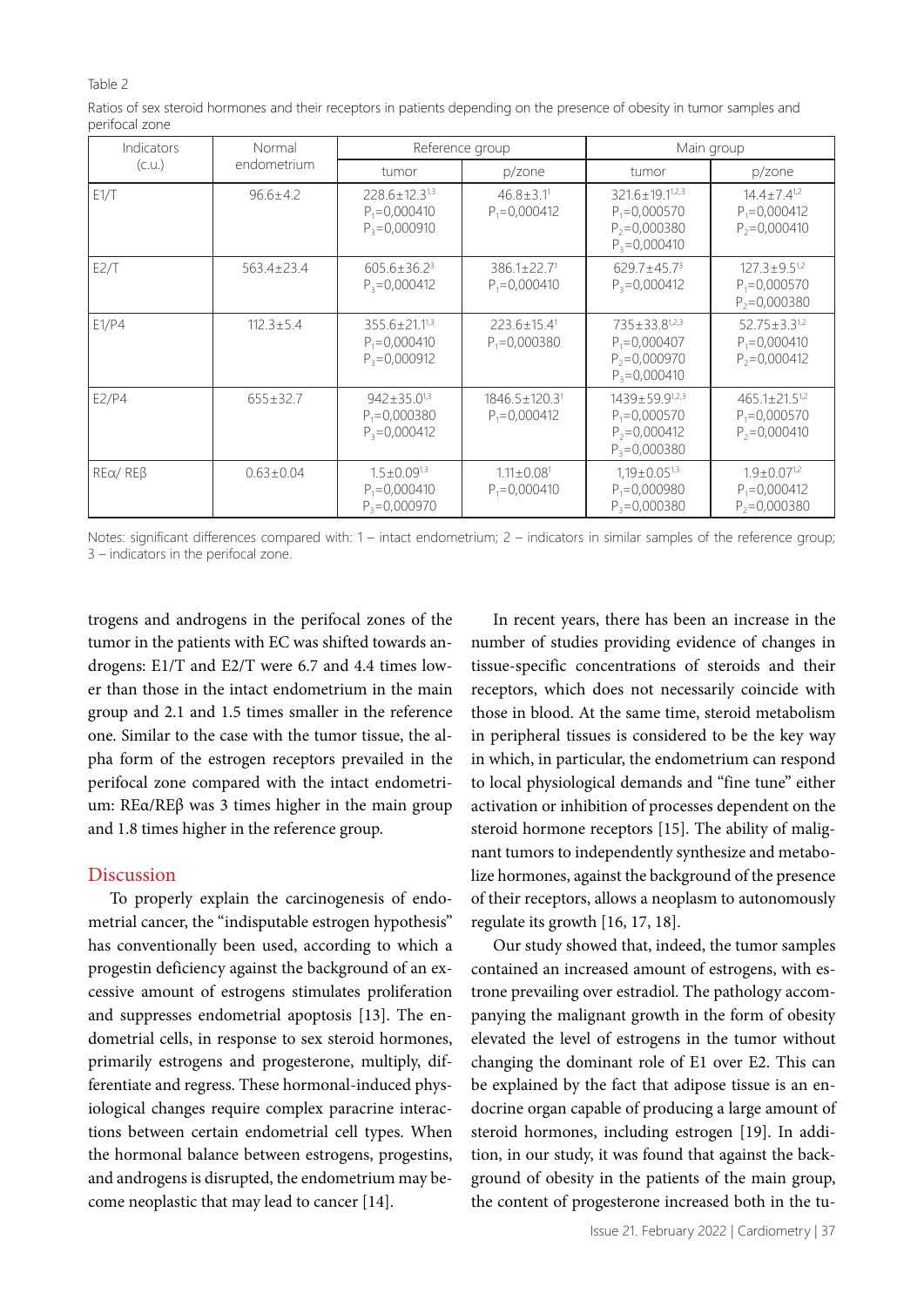mor and in the perifocal zone. However, the calculation of the ratios of estrogens to progesterone showed an undoubted prevalence of estrogens. A shift in the balance between estrogen and progesterone towards a more pronounced hyperestrogenic state is known to increase the risk of endometrial cancer, and obesity induces anovulation, which reduces progesterone protection of the endometrium from high levels of unrestricted endogenous estrogen. This leads to a constant exposure of the endometrium to high levels of estrogen, which produces a mitogenic effect on the endometrial tissue, stimulating the growth and reproduction of endometrial glands and stromal cells [20].

It is known that the hormone therapy for first-line endometrial cancer consists of progestin treatment, the effectiveness of which is only 25% [21]. Our studies show that only in patients with obesity, the level of P4 increases in the tumor and its perifocal zone, however, in the tumor samples, a rise in the level of progesterone receptors was not detected, the growing the content of which was found only in the perifocal zone, reaching its maximum in the patients with the normal BMI values. It is possible that it is just the peculiarity that is responsible for the ineffectiveness of the progestin therapy found in some patients with EC.

There is evidence that obesity contributes to an increase in androgen synthesis, a phenomenon often observed in polycystic ovarian disease that is another risk factor for endometrial cancer [22]. Therefore, it can be assumed that an excess of androgens can also have a transforming effect on the endometrial cells [14].

At the same time, the controversial role of androgens in the endometrium is reported, which can demonstrate both their pro- and anti-proliferative effects [23]. Thus, in individuals with a sex change from a woman to a man, long-term use of testosterone contributes to uterine atrophy and thinning of the endometrium, which indicates the anti-proliferative and apoptotic effects [24]. However, in mice subjected to ovariectomy, data have been obtained indicating that in the absence of ovarian hormones (estrogen and progesterone), the use of dihydrotestosterone promotes the proliferation of endometrial cells [25].

In our study, the patients with EC of the main group showed a significant increase in their testosterone levels, both in the tumor and in the perifocal zone, compared with those in patients without comorbid pathology. The calculation of the ratios of estrogen to androgens showed that, despite the increased level

38 | Cardiometry | Issue 21. February 2022

of testosterone, in the tumor samples, the balance was shifted towards the prevalence of estrone. In addition, one should take into account the fact that androgens can act as a prohormone that increases the effects of estrogen, especially in postmenopausal and obese women, while the endometrium contains a sufficient amount of enzymes necessary for the synthesis of estrogens [19, 26].

The expression of steroid hormone receptors, as well as their etiological and prognostic role in endometrial cancer, has been the subject of extensive research in the current and past decades. The use of hormonal therapy in the treatment of endometrial cancer, targeting both RP4 and ER, demonstrates a low efficiency of such treatment [26].

In our study, it was found that both the tumor and its perifocal zone are characterized by a high level of estrogen and androgen receptors, compared with the intact endometrium, however, an increase in the content of progesterone receptors has been found only in the perifocal zone of adenocarcinoma. The presence of comorbid pathology, obesity, has made its own adjustments to the receptor status of the studied tissues, in the tumors in the patients of the main group, the level of AR and ER has been recorded to be higher than that in the perifocal zone, while in the reference group, it is the perifocal zone considered as the tissue more enriched with receptors. In a 2016 study by Kamal A.M. et al., it has been reported that in EC metastasizing, an increase in the AR expression is detected [27]. In addition, it is believed that the steroid hormone receptors are capable of co-regulation. Thus, REs bind to specific DNA sequences called estrogen response elements on the RP4 promoter and thus are able to increase their expression, while P4, on the other hand, can suppress the expression both of REs and its own ones. At the same time, testosterone can suppress the expression of the RP4 gene, and the maximum expression of AR in the endometrium can be detected during the follicular phase [28].

Another interesting feature is the change in the ratio of estrogen receptors towards the prevalence of ERα. In the human endometrium, ERα and ERβ exhibit cell-specific expression patterns during the menstrual cycle, ERα is present in the epithelial cells lining the glands and the lumen during the proliferative phase, at a time when the levels of circulating estrogens are rapidly elevated due to the growth of antral follicles containing cells aromatase-expressing granulose, but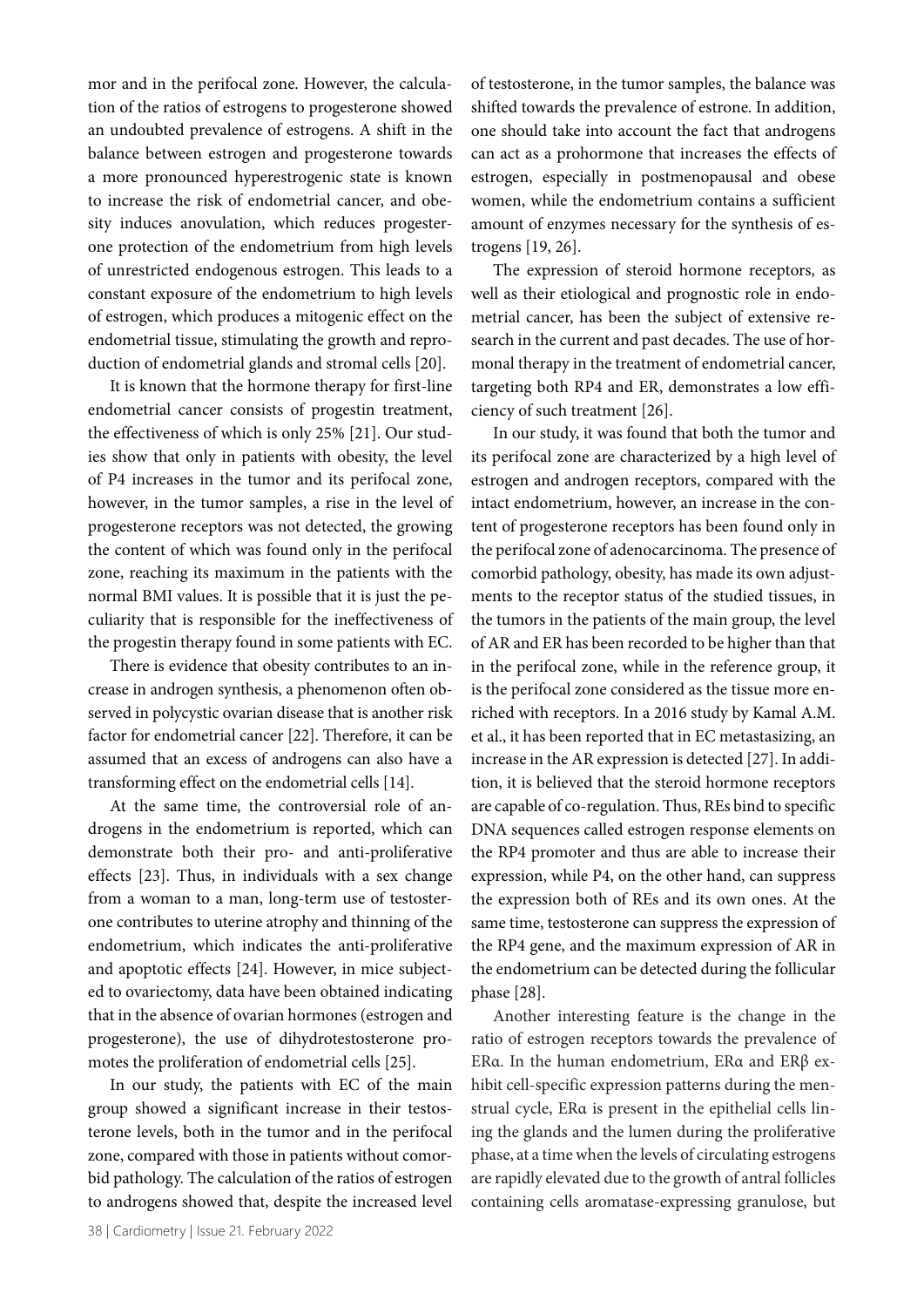decreased during the secretory phase, whereas ERβ does not reflect a dynamic change in expression in the stromal or epithelial cells and is present in endothelial cells and multiple immune cell populations that are ERα-negative [15]. The prevalence of the α-form of estrogen receptors may demonstrate the proliferative potential of a malignant tumor.

## Conclusion

Obesity as a disease against the background of which endometrial cancer develops, has an essential effect on the hormonal receptor background in the tumor and its surrounding area, aggravating hyperestrogenism and progesterone deficiency in adenocarcinoma and increasing its enrichment with androgen and estrogen receptors, with a predominance of ERα over ERβ, which can cause the autocrine-paracrine regulation of growth and metastasizing of the malignant process.

# **Statement on ethical issues**

Research involving people and/or animals is in full compliance with current national and international ethical standards.

# **Conflict of interest**

None declared.

## **Author contributions**

The authors read the ICMJE criteria for authorship and approved the final manuscript.

#### References

1. Masuda T, et al. A Mendelian randomization study identified obesity as a causal risk factor of uterine endometrial cancer in Japanese. Cancer Sci. 2020;111(12):4646-4651. doi: 10.1111/cas.14667.

2. Kit OI, et al. Changes in the expression of estrogen-regulatory genes during malignancy of the tissues of the uterine body. Kuban Scientific Medical Bulletin. 2016; 2: 84-90. [in Russian]

3. Guskova NK, et al. The level of sex hormones and the severity of hyperplastic processes in the genital tract in women with chronic chlamydial infection. South Russian Journal of Cancer. 2020;1(1):23-31. https://doi.org/10.37748/2687-0533-2020-1-1-2

4. Nagai K, Hayashi K, Yasui T. Disease history and risk of comorbidity in women's life course: a comprehensive analysis of the Japan Nurses' Health Study baseline survey. BMJ Open. 2015;5(3):e006360

5. Kho PF, et al. Mendelian randomization analyses suggest a role for cholesterol in the development of endometrial cancer. Int J Cancer. 2021;148(2):307-319. doi: 10.1002/ijc.33206.

6. Aune D, et al. Anthropometric factors and endometrial cancer risk: A systematic review and dose-response meta-analysis of prospective studies. Ann Oncol. 2015; 6:1635–48.

7. Painter JN, O'Mara TA, Marquart L, Webb PM, Attia J, Medland SE, Cheng T, Dennis J AOCS Group; for RENDOCAS; National Study of Endometrial Cancer Genetics Group (NSECG); Australian National Endometrial Cancer Study Group (ANECS).Cancer Epidemiol Biomarkers Prev. 2016; 25(11):1503-1510. doi: 10.1158/1055-9965.EPI-16-0147.

8. Harvey I, Boudreau A, Stephens JM. Adipose tissue in health and disease. Open Biol. 2020;10(12):200291. doi: 10.1098/rsob.200291.

9. Kiesel L, et al. Obesity Epidemic-The Underestimated Risk of Endometrial Cancer. Cancers (Basel). 2020;12(12):3860. doi: 10.3390/cancers12123860.

10. Pavone D, et al. Epidemiology and risk factors of uterine fibroids. Best Pract Res Clin Obstet Gynaecol. 2018;46:3‐11

11. Yang HP, et al. Endometrial cancer risk factors by 2 main histologic subtypes: the NIH-AARP Diet and Health Study. Am J Epidemiol. 2013;177:142–51.

12. Hari Kumar KVS. The good, the bad, and the ugly facets of insulin resistance. Med J Armed Forces India. 2020;76:4–7. doi: 10.1016/j.mjafi.2019.07.001

13. Mu N, et al. Therapeutic effect of metformin in the treatment of endometrial cancer. Oncol Lett. 2020;20(5):156. doi: 10.3892/ol.2020.12017.

14. Wiwatpanit T, et al. Scaffold-Free Endometrial Organoids Respond to Excess Androgens Associated With Polycystic Ovarian Syndrome. J Clin Endocrinol Metab. 2020;105(3):769-80. doi: 10.1210/clinem/dgz100

15. Gibson DA, Simitsidellis I, Collins F, Saunders PTK. Endometrial Intracrinology: Oestrogens, Androgens and Endometrial Disorders. Int J Mol Sci. 2018;19(10):3276. doi: 10.3390/ijms19103276.

16. Frantsyants EM, et al. Hormonal profile of melanoma and surrounding tissues. Molecular medicine. 2014;6:48-51. [in Russian]

17. Bandovkina VA, Frantsyants EM, Pogorelova YuA, Cheryarina ND. Peculiarities of steroidogenesis in the tumor and surrounding tissues in experimental melanoma. Molecular Medicine. 2015; 5:47-51. [in Russian]